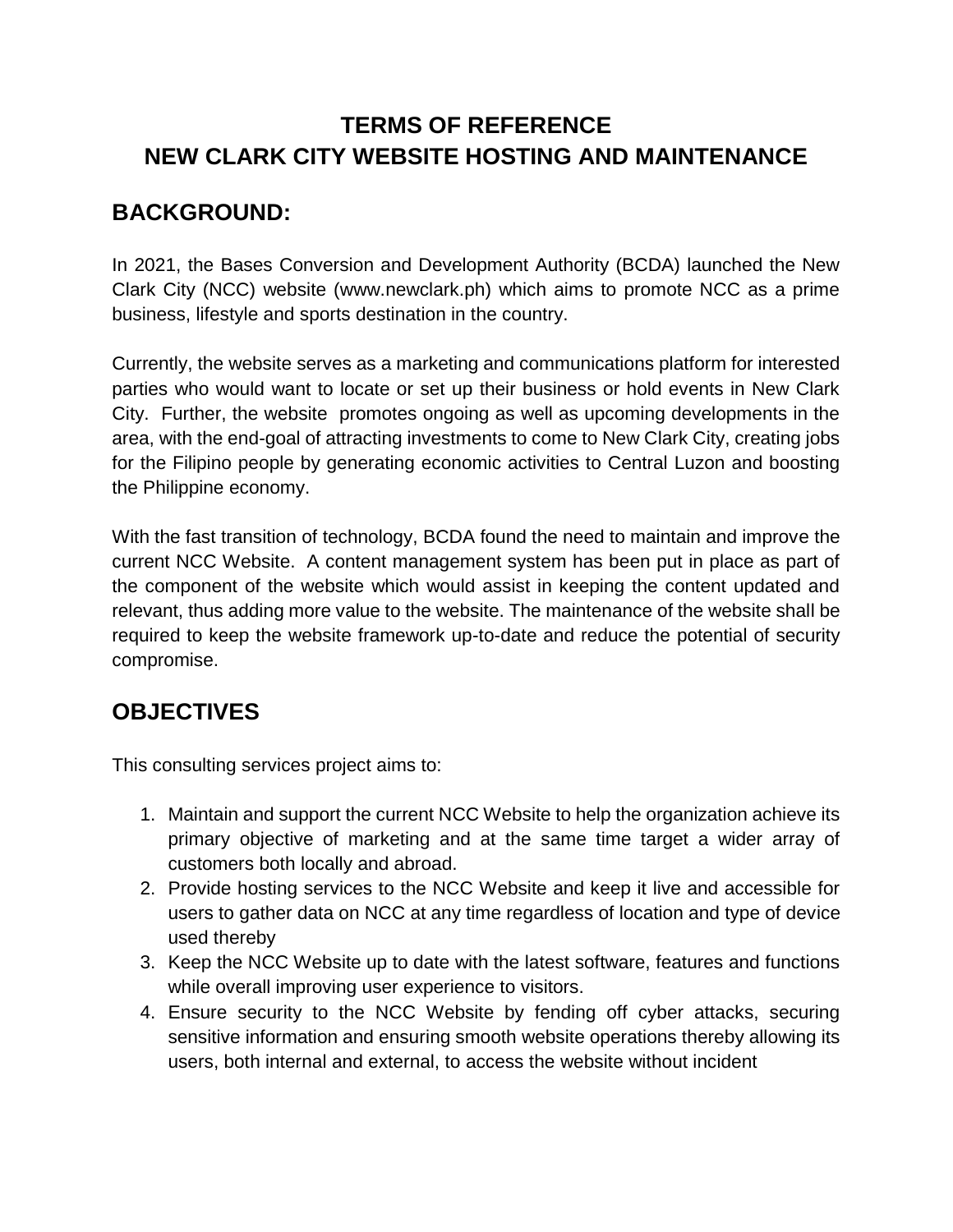The existing website was developed with the following technical specifications:

- Content Management System (CMS)
	- Wordpress: v5.7
	- PHP: 7.2.34
	- $\bullet$  Apache: 2.4.6
	- MySQL: 5.7.33
- W3C Validated HTML5 Doctype
- Browser compatible pages
	- Microsoft Edge
	- $\bullet$  Firefox 3.x
	- Chrome
	- Safari
- Semantic markup
- W3C Validated Cascading Style Sheets
- Languages: PHP, MySQL, Javascript, and CSS Development
- Responsive Design and Layout (Mobile, Tablet, PC)

# **APPROVED BUDGET OF THE CONTRACT (ABC)**

The Approved Budget for the Contract (ABC) is One Million Pesos (Php 1,000,000.00) inclusive of all applicable taxes, fees and incidental charges. Bids received in excess of the ABC shall be automatically disqualified.

# **QUALIFICATIONS OF THE CONSULTANT**

- 1. The proponent must have two (2) years of experience in maintaining, troubleshooting, and handling technical back-end of websites;
- 2. The proponent must be registered online with the Philippine Electronic Government Procurement System (PhilGEPS) (http:// [www.philgeps.gov.ph\)](http://www.philgeps.gov.ph/) as a legitimate service provider for government requirements and services;
- 3. The proponent must have handled at least three (3) projects similar to the project being bid out;
- 4. The proponent must have handled at least one (1) website project equivalent to at least fifty (50%) of the ABC or amounting to Php 500,000.00.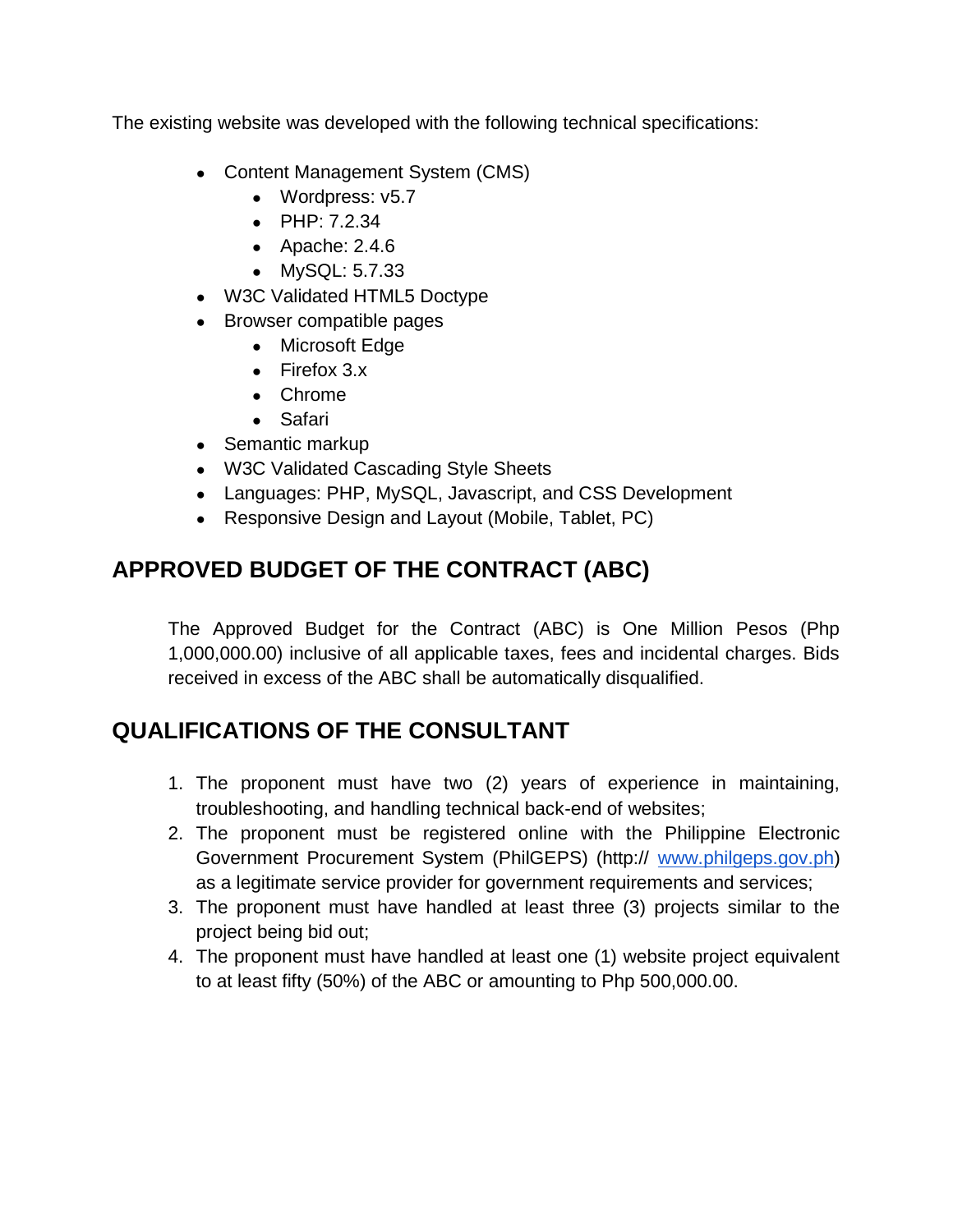# **WEBSITE TEAM COMPOSITION**

The team shall be composed of the following members:

- 1. **One (1) Account Manager –** dedicated to the BCDA account and on call by BCDA to ensure delivery of quality output and timely execution of the plan.
- 2. **One (1) Lead Programmer/Full Stack Developer** dedicated to managing the coding, backend programming and database development of the website including infrastructure, system design, business process logic and website security.
- 3. **One (1) User Interface/User Experience (UI/UX) Designer –** visual thought leader skilled at leading the creative process and the creative team, from concept to execution and being able to provide structural design solutions.

Aside from the main members of the team, the consultant may assign other project staff whose functions and specializations are necessary to accomplish the aforementioned deliverables but only the three (3) identified members of the website team shall be evaluated by BCDA.

# **COMPONENTS OF TECHNICAL PROPOSAL**

The proponent shall prepare a technical proposal for the New Clark City website. The proposal, which will be submitted in both hard and electronic copies, shall include the following:

1. Redesign the given pages and propose an overall look and layout of the website, and how it will look like on mobile.

#### **Pages to redesign for the technical proposal:**

- a. New Clark City landing page (www.newclark.ph)
- b. How we built a city in 18 months [\(Link\)](https://www.newclark.ph/city-built-in-18-months/)
- c. Central Park [\(www.newclark.ph/centralpark/\)](http://www.newclark.ph/centralpark/)

**Link to assets:** https://bit.ly/NCCWebsite-Proposal

2. Company Profile and Portfolio (including projects/clients previously handled)

The technical proposal shall form part of the required documents to be submitted by the proponent and will be subject to BCDA's thorough evaluation.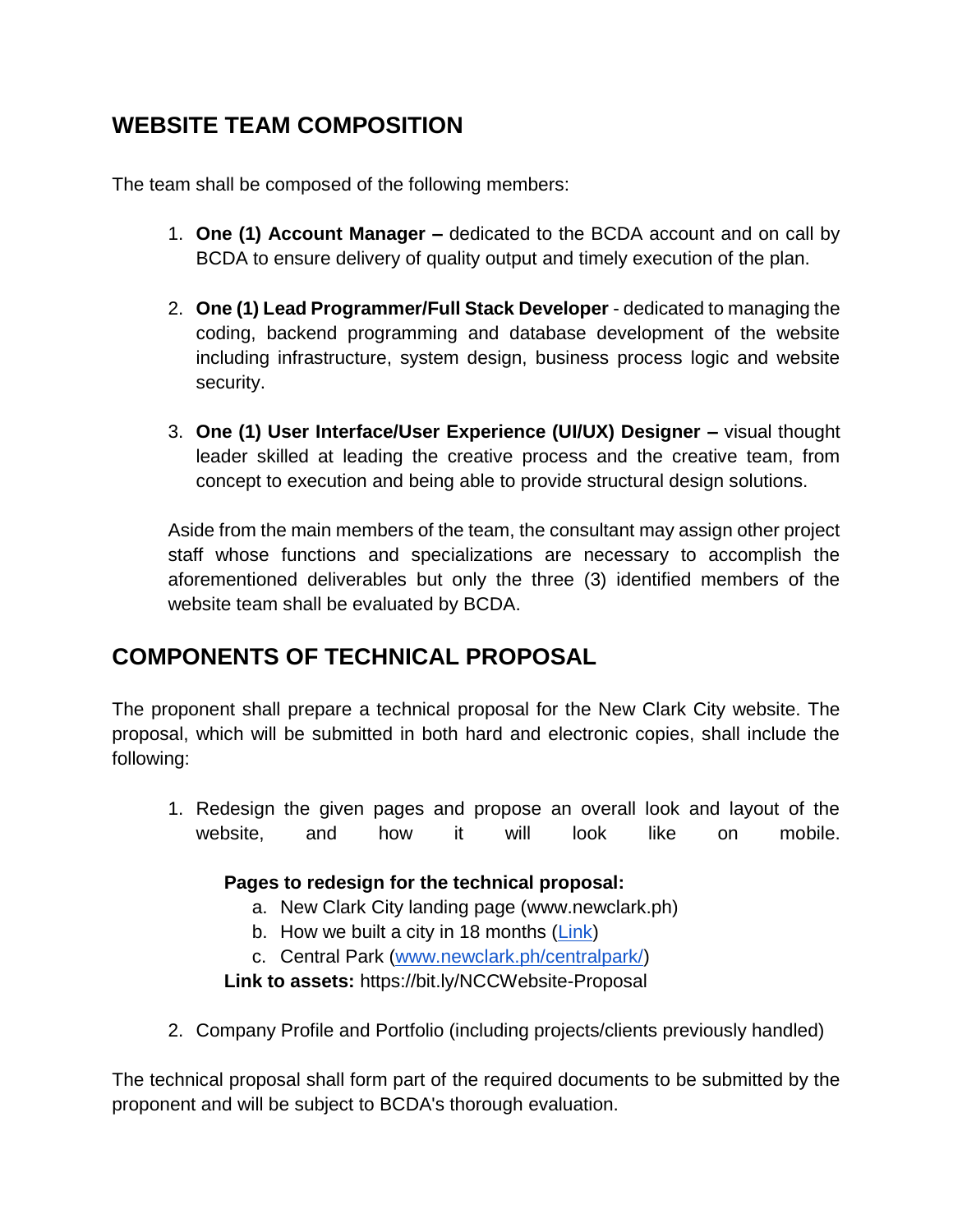# **SCOPE OF WORK**

To implement the project, BCDA requires services for the cloud hosting, maintenance and enhancement of the NCC Website. The proponent should ensure proper implementation, troubleshooting and maintenance support for the website and can collaborate with the BCDA team and serve as a resource for problem analysis and solution.

#### **1. SITE ADMINISTRATION**

- 1.1 Manage the existing NCC Website and its components.
- 1.2 Recommend additional appropriate site components/sections relevant to BCDA's marketing and communication requirements.
- 1.3 Manage security to protect information and existing content to prevent hacks, defacing, etc. In case of a serious incident, the restoration of the website from the most recent backup needs to be assured.
- 1.4 SEO keywords and meta tags shall be applied to all key website pages and Google Analytics are installed.

#### 2. **REGULAR TECHNICAL SITE AND MAINTENANCE**

- 2.1 The proponent shall secure the existing site during the transition to the new server and preserve all current website content and functionality.
- 2.2 Assure that the website is secured, maintained, updated and enhanced as needed. Data backups weekly, code backups as needed.
- 2.3 Provide 24/7 cloud hosting of the website to make it accessible to users worldwide regardless of location and type of device used.
- 2.4 Install, upgrade, or modify modules and security patches and upgrades including bug fixes as needed.
- 2.6 Troubleshoot any existing errors in the website including the testing on a variety of browsers and mobile devices to ensure that everything is looking and functioning correctly.
- 2.7 Implement and maintain a module for the generation of web analytics to determine the level of interactivity of visitors and analysis of their needs.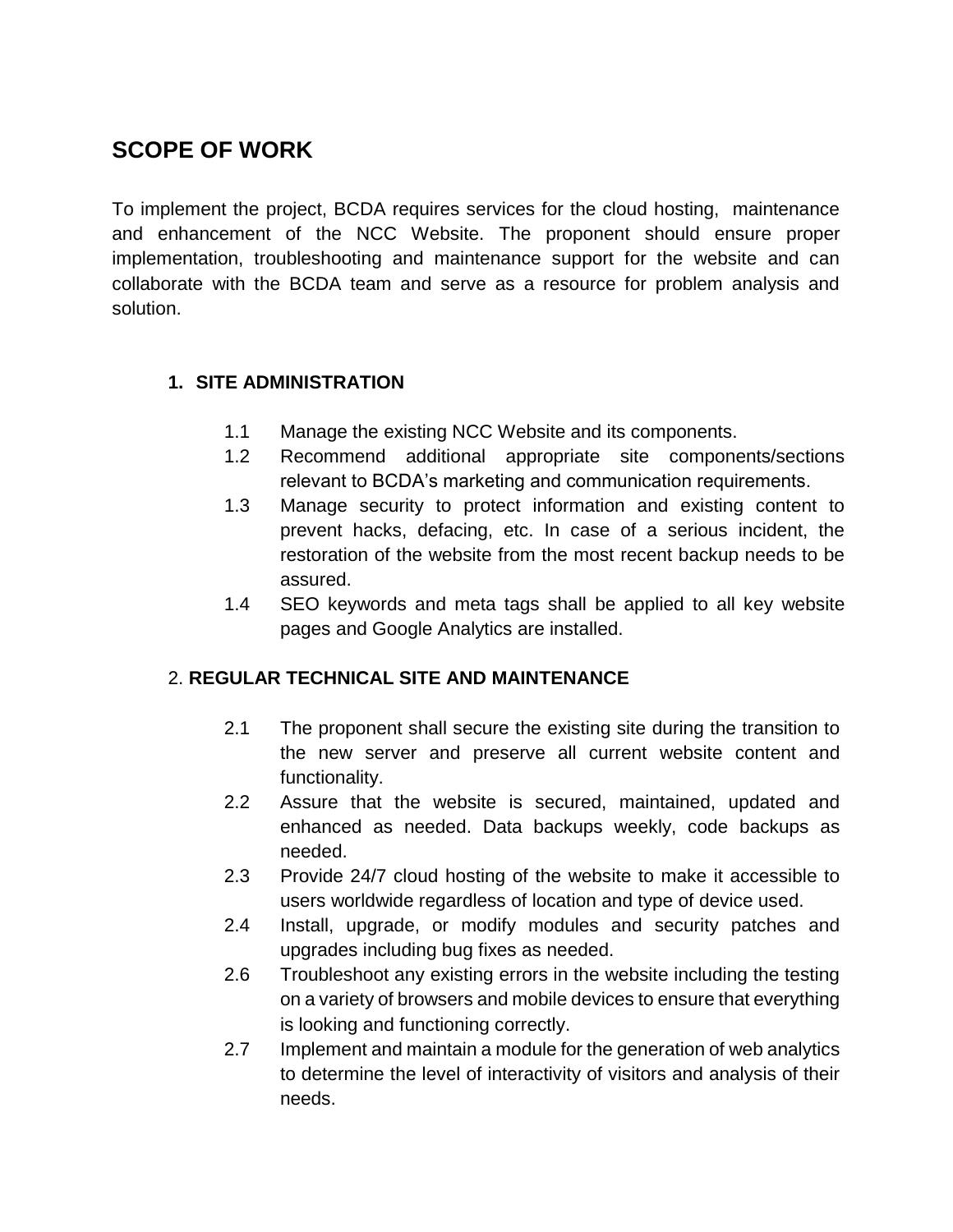#### 3. **USER INTERFACE/USER EXPERIENCE DESIGN**

- 3.1 Upon turnover from the previous consultant, the new consultant should do a full analysis and assessment of factors that affect a website's usability and effectiveness to better understand our audience's behaviour.
- 3.2 Redesign select pages of the website, and assure the usability of the website on all platforms to be smooth and seamless.

To ensure continuity and consistency, prepare a style guide for the website. Design System/Styleguide Document for Developers which documents a product's typography, color, elements and components.

- 3.3 Implement and design additional pages based on the requirement of BCDA. The following pages have been initially identified by BCDA:
	- ー Home Page
	- $-$  Press and Media
	- ー Investment Opportunities
	- ー Clark Primer
	- $-$  Explore pages
- 3.4 Implement programs, applications, widgets, functions and other features requested by BCDA. The said implemented items must adhere to the BCDA design and standards.
- 3.5 Maintain and/or install the latest version released of the website's programs, applications, widgets, functions and other software, upon release of the latest versions.

In the event of an update in the software, features, functions, widgets, etc., used for the NCC website, a user manual is to be submitted by the Consultant to inform BCDA of the said changes

#### **4. CONTENT MANAGEMENT**

4.1 Implement a system to control unauthorized downloading of content and images.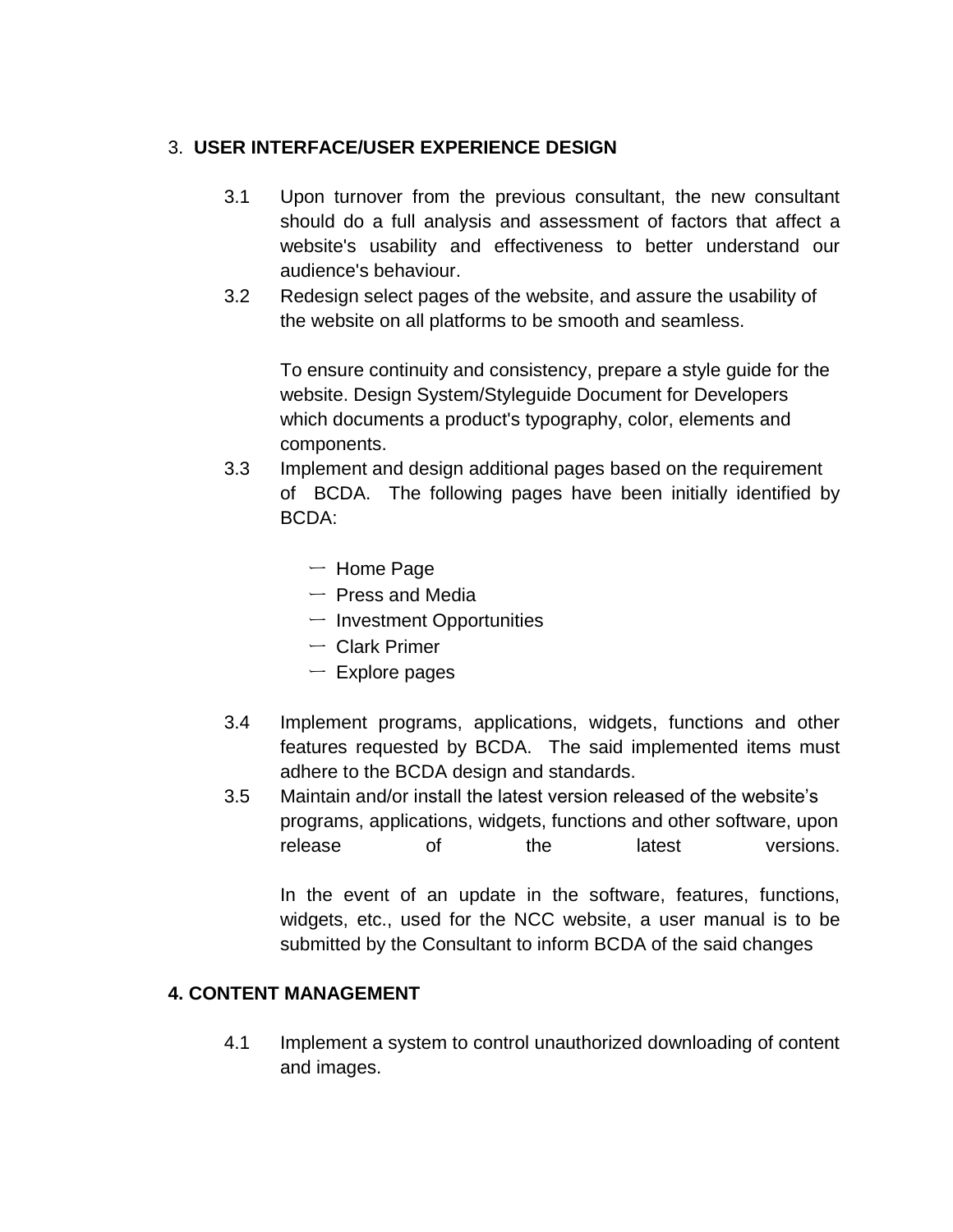4.2 Manage the CMS interface to enable administrators to add users and set access controls for the system.

#### **5. KNOWLEDGE TRANSFER**

- 5.1 Conduct a two-day hands-on training on the following:
	- a. Content management
		- The content management training will cover the basic website management such as uploading of content, editing of web pages, navigation of pages and accessing the dashboard among others.
	- b. Technical backend
		- The technical backend will cover the Technical aspects of the website management such as website hosting, existing server specs, overview on how to configure the server to 'publish' the website, backup and restoration, advance options in Security, troubleshooting guide (Error codes) and Installation of Plugins

## **CONTRACT TERM/EFFECTIVITY**

The engagement of this website maintenance, enhancement, web hosting and administration services shall be for a period of one (1) year as reckoned from the date of receipt of the Notice to Proceed issued by the BCDA.

The proponent shall be engaged to render services contracted and shall report directly to duly authorized representatives of BCDA.

# **TERMS OF PAYMENT**

In consideration of the website maintenance services, BCDA agrees to pay the total amount of the project cost inclusive of all applicable taxes, fees, and incidental charges.

A quarterly fee, inclusive of applicable taxes and fees, shall be paid upon issuance of a billing statement for a period of one (1) year. The billing statement shall be composed of a set monthly fee for support, maintenance, troubleshooting, security monitoring, hosting services, enhancement services, and other charges requested by BCDA.

| <b>MILESTONE</b> | D A<br>WEN |
|------------------|------------|
|                  |            |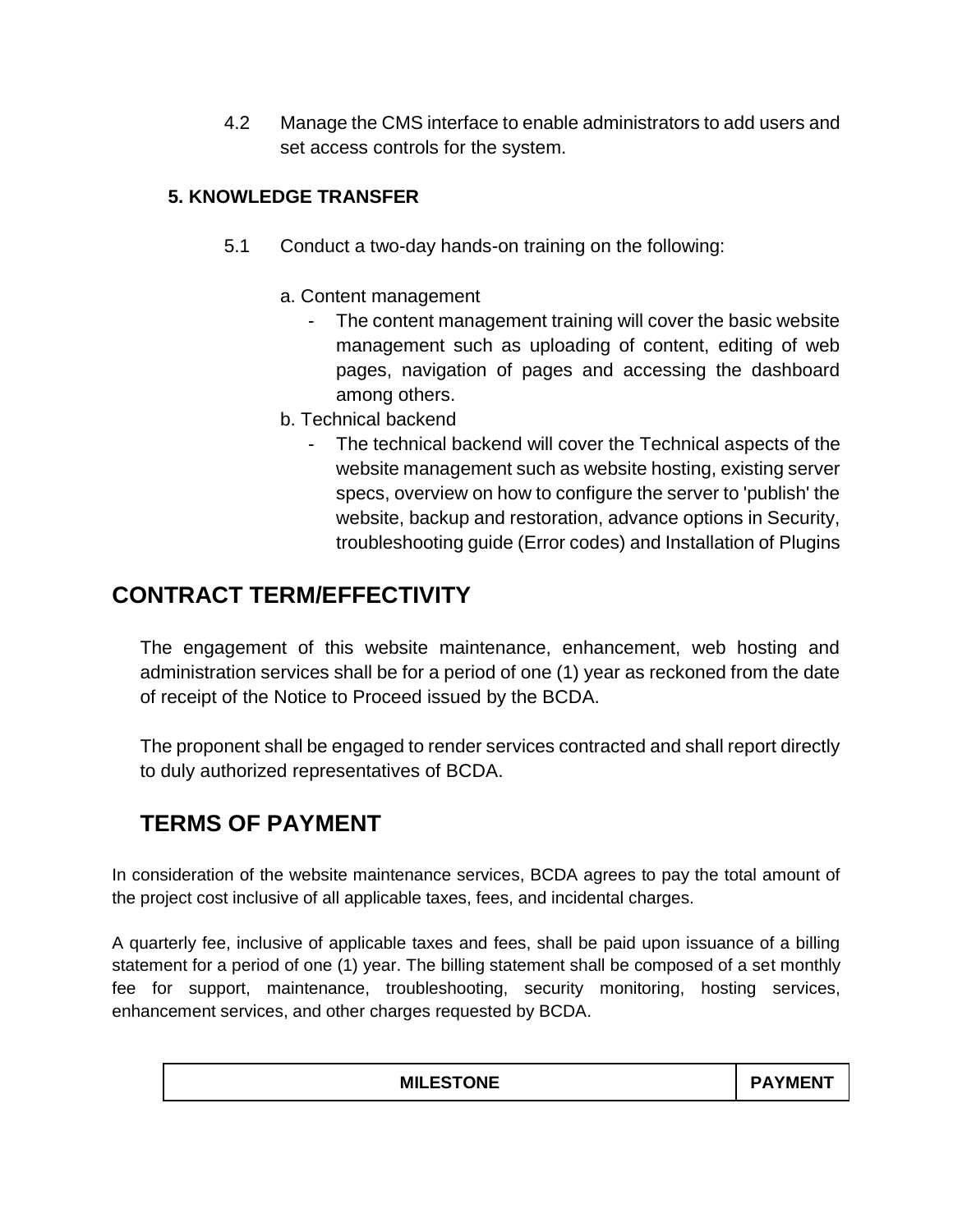| <b>WEBSITE ANALYTICS (QUARTERLY PAYMENT)</b>                                                                                   | 25%  |
|--------------------------------------------------------------------------------------------------------------------------------|------|
| Upon approval and acceptance of BCDA of Q1 Report on Website Analytics (5%)                                                    |      |
| Upon approval and acceptance of BCDA of Q2 Report on Website Analytics (5%)                                                    |      |
| Upon approval and acceptance of BCDA of Q3 Report on Website Analytics (5%)                                                    |      |
| Upon approval and acceptance of BCDA of Q4 Report on Website Analytics (10%)                                                   |      |
| <b>WEBSITE MAINTENANCE (QUARTERLY PAYMENT)</b>                                                                                 | 40%  |
| Upon approval and acceptance of BCDA of Q1 Report on website maintenance,<br>enhancement and security report (10%)             |      |
| Upon approval and acceptance of BCDA of Q2 Report on website maintenance,<br>enhancement and security report (10%)             |      |
| Upon approval and acceptance of BCDA of Q3 Report on website maintenance,<br>enhancement and security report (10%)             |      |
| Upon approval and acceptance of BCDA of Q4 Report on website maintenance,<br>enhancement and security report (10%)             |      |
| <b>KNOWLEDGE TRANSFER</b><br>Upon completion of two-part knowledge transfer workshop and submission of<br>post training report | 15%  |
| <b>TURNOVER</b><br>Upon turnover to BCDA of all materials, including renewal of domain registration                            | 20%  |
| TOTAL                                                                                                                          | 100% |

The scope of work, job specification, expectations, obligations, duties and responsibilities of the proponent set forth in this TOR are to be performed under a fixed contract price and that any extension of contract time required by the Consulting Firm to deliver those services shall not involve any additional cost to BCDA.

## **METHODOLOGY**

#### **QUALITY-BASED EVALUATION PROCEDURE**

A two-stage procedure shall be adopted whereby each consultant shall be required to submit his technical and financial proposals simultaneously in separate sealed envelopes.

## **EVALUATION CRITERIA FOR SELECTION OF BIDDERS**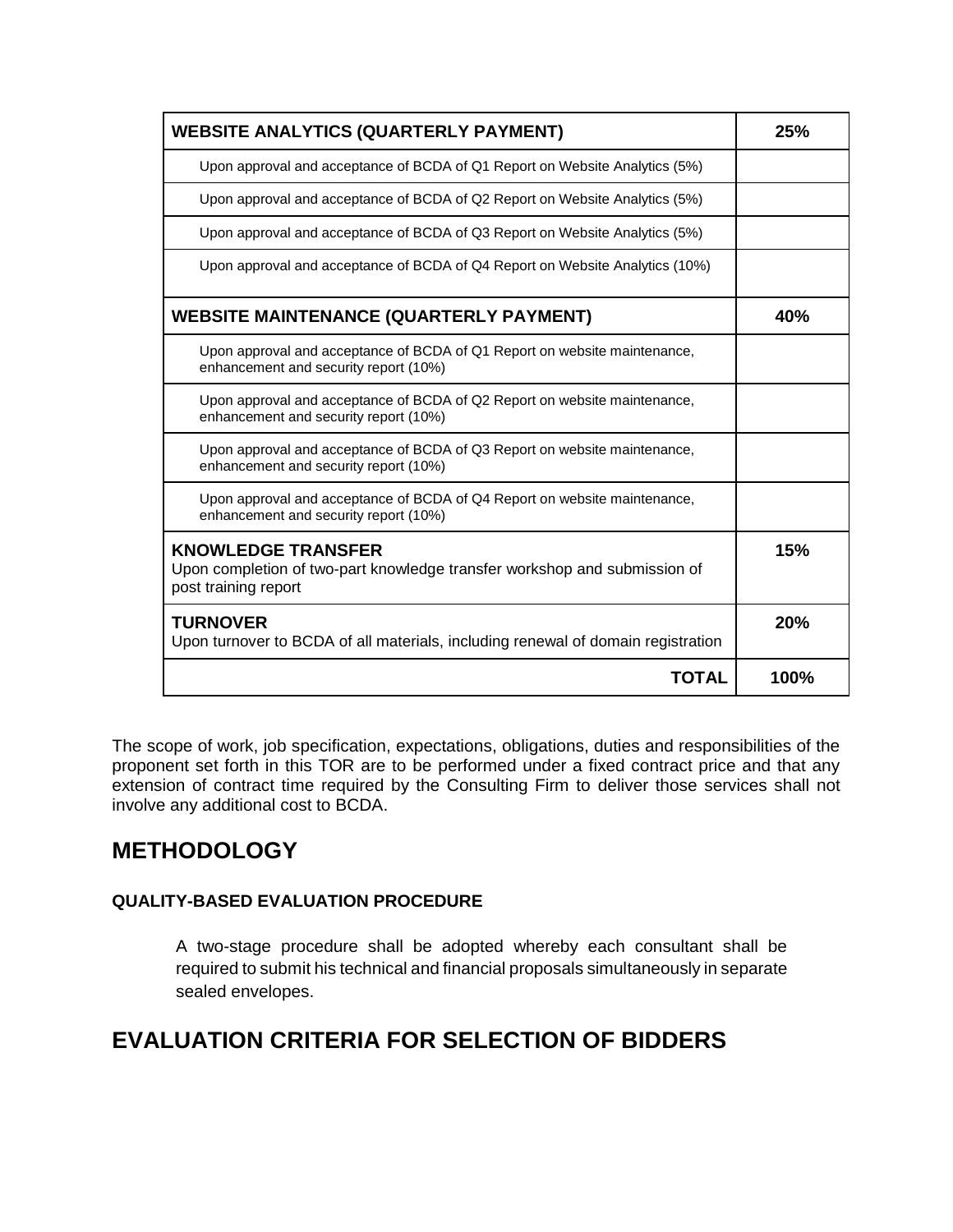BCDA shall evaluate those who have submitted Expressions of Interest, in accordance with the provisions of the revised Implementing Rules and Regulations (IRR) of Republic Act 9184 (R.A. 9184).

| <b>Evaluation Criteria</b>                                            | <b>Score</b> | <b>Required</b><br><b>Minimum Score</b> |
|-----------------------------------------------------------------------|--------------|-----------------------------------------|
| <b>TECHNICAL PROPOSAL</b>                                             |              |                                         |
| a) Applicable years of experience of the<br>Consultant/Firm           | 30%          |                                         |
| b) Similar projects completed                                         | 15%          |                                         |
| c) Qualification of personnel who shall be<br>assigned to the project | 25%          |                                         |
| d) Plan of Approach/Project Methodology                               | 30%          |                                         |
| <b>TOTAL SCORE</b>                                                    | 100%         | 60%                                     |

The evaluation criteria are as follows:

The consultants must meet the required minimum score of 60% in order to be shortlisted.

The consultants shall be ranked in descending order based on the combined numerical ratings of their technical and financial proposals, from which the highest rated bid will be identified. The Consultant must meet the required minimum technical score of 60%.

The financial proposals shall not exceed the approved budget for the contract which is One Million Pesos (PhP1,000,000.00) and shall be deemed to include the cost of all taxes, duties, fees, levies and other charges imposed under applicable laws. Total calculated bid prices which exceed the approved budget for the contract shall not be considered.

# **MINIMUM REQUIREMENTS OF THE CONSULTANT**

In addition to the technical proposal the CONSULTANT is also required to submit the following documents to be used by BCDA as basis for the technical evaluation.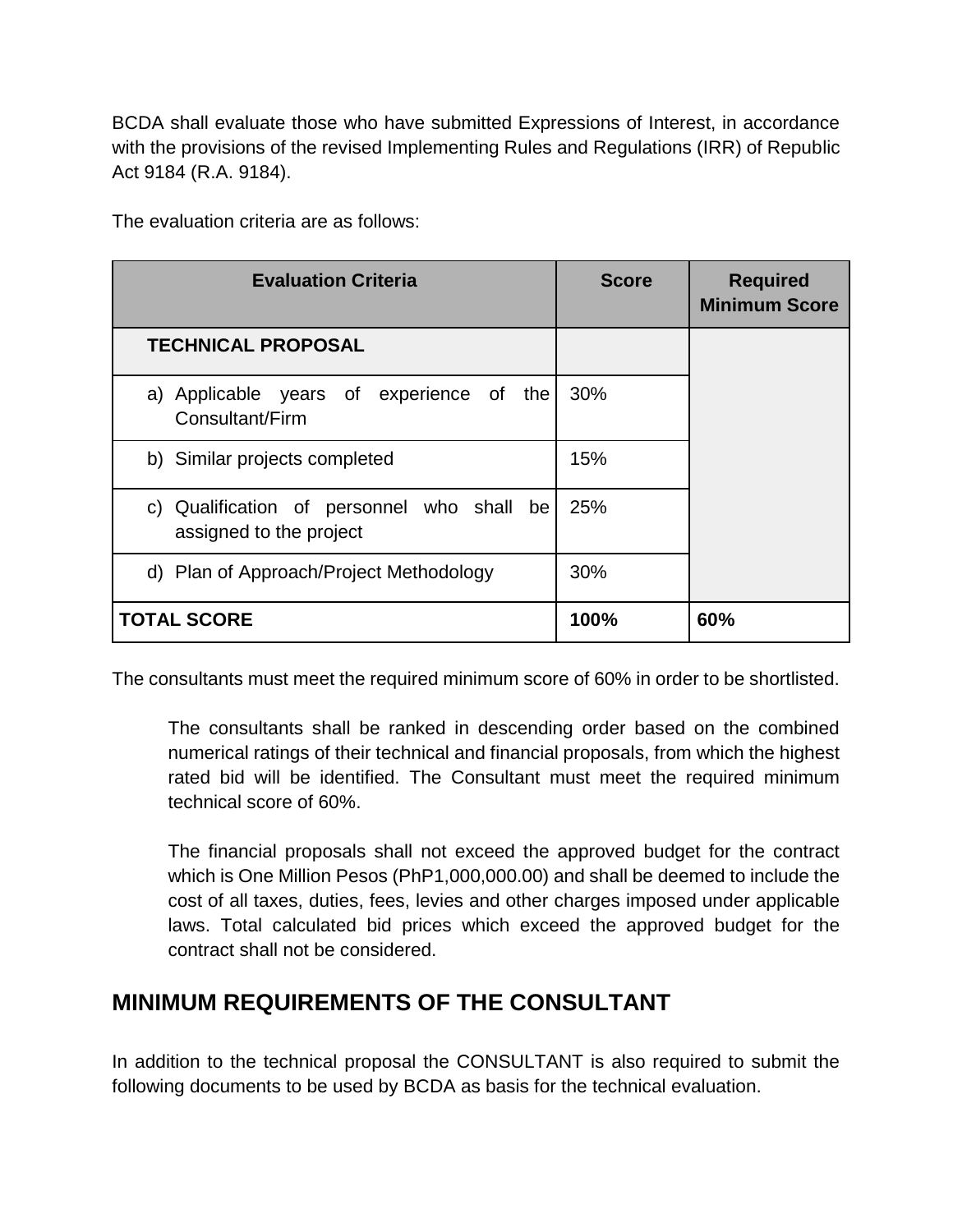| <b>ANNEX A</b> | Valid and current Mayor's Permit (city or municipal)/ Municipal License,<br>where the principal place of business of the prospective bidder is<br>located. |
|----------------|------------------------------------------------------------------------------------------------------------------------------------------------------------|
| <b>ANNEX B</b> | <b>Valid Tax Clearance</b>                                                                                                                                 |
| <b>ANNEX C</b> | <b>PhilGEPS Registration Number</b>                                                                                                                        |
| <b>ANNEX D</b> | <b>Company Profile</b>                                                                                                                                     |
| <b>ANNEX E</b> | List of similar ongoing and completed projects of the firm from 2019<br>August                                                                             |
| <b>ANNEX F</b> | CV of Consultant's Assigned Key Team Members (Technical Proposal<br>Form 2)                                                                                |
| <b>ANNEX G</b> | Omnibus Sworn Statement (Technical Proposal Form 3)                                                                                                        |
| <b>ANNEX H</b> | 2020 Income/Business Tax Return                                                                                                                            |

The CONSULTANT is also required to submit their **Financial Proposal in a separate sealed envelope** together with the above-mentioned requirements/documents.

## **STANDARD OF SERVICES**

The Consultant shall fulfill its obligations under the agreement by using its technical expertise and in accordance with the best- accepted professional and industry standards. The Consultant shall exercise all reasonable skill, care, diligence, and prudence in the discharge of the duties agreed to be performed and shall always work in the best interest of BCDA. To attain these, the consultant shall provide personnel with sufficient qualifications and experience to ensure the full and satisfactory accomplishment of the required services/undertakings.

The services shall be conducted by the Consultant in accordance with the instructions or directions made or to be made by the BCDA at any time before its completion. The Consultant shall conduct regular consultation with BCDA in relation to the undertaking of its responsibilities under the Contract Agreement.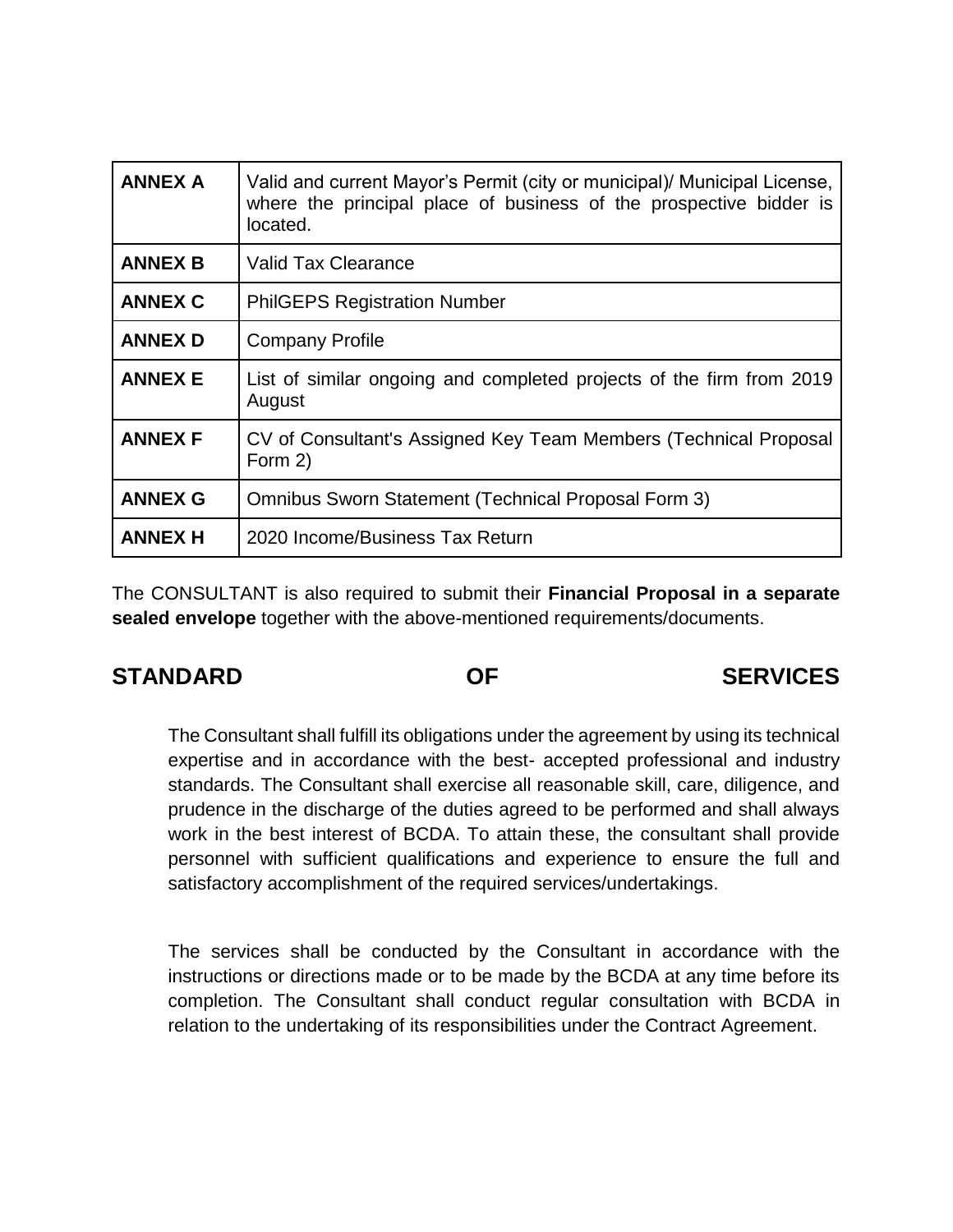## **CONFIDENTIALITY CLAUSE**

The Consultant shall hold and maintain confidential all materials, processes, data, proprietary information and other related information which shall come into its possession, or knowledge in connection with the Contract or its performance, and not to make use thereof other than for the purpose of the Contract.

After the completion or termination of the Contract, all materials, processes, data, proprietary information and other related data and information provided to the Consultant and which have been derived in relation to and as a consequence of the implementation of the Contract, shall be immediately turned-over to BCDA without need of demand.

The Consultant undertakes that it shall make appropriate instructions to its employees, agents, and supplier/service providers who need to have access to such materials, processes, data, proprietary information and other related data and information to strictly observe the confidentiality of the said information.

The obligation of the Consultant under this Article shall remain in effect even after the termination of this Contract.

#### **LIQUIDATED DAMAGES**

The Consultant obligates itself to perform and complete all the Services within the period specified in the TOR, beginning from the starting date exclusive of such extensions of time as may be mutually agreed upon in writing. Should the Consultant fail to complete the Services within the stipulated time, liquidated damages, not by way of penalty, shall be paid to BCDA by the Consultant in an amount equal to one-tenth of one percent (1/10 of 1%) of the total contract price minus the value of the completed portions of the contract certified by BCDA for each calendar day of delay until the Services are completed.

# **CONFLICT OF INTEREST**

The Consultant and its key staff, who may be directly associated with entities that may have an interest in or bias against BCDA or any BCDA project, shall divulge the extent of its conflict with BCDA. The Consultant agrees that any conflict of interest may be a ground for BCDA to terminate the Contract.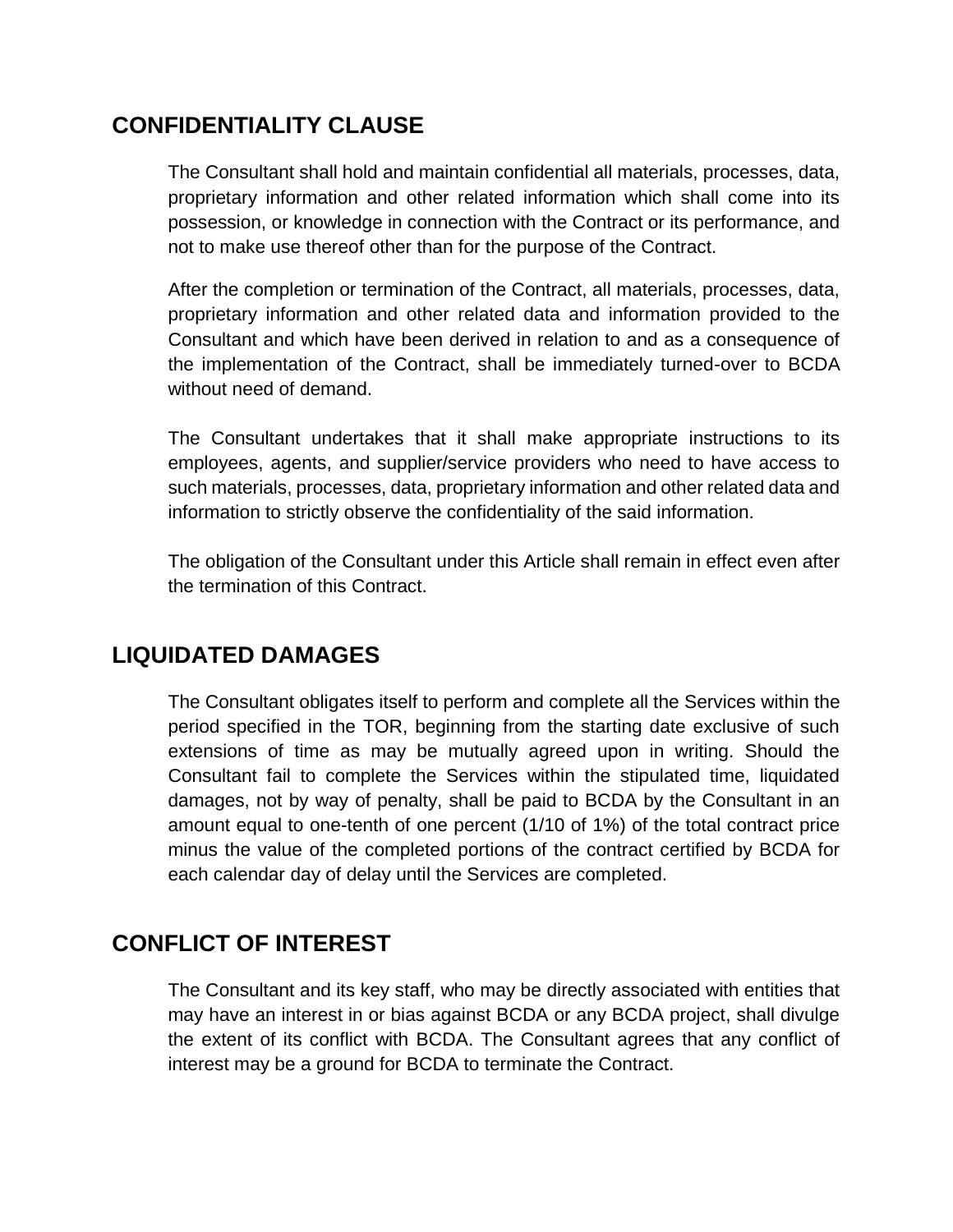#### **SETTLEMENTS OF DISPUTE**

The Parties agree to resolve any dispute that may arise between them with respect to this contract through good faith and amicable negotiation. If at any time during such negotiation, one Party determines in good faith that the Parties cannot resolve the dispute through negotiations, that Party will deliver a notice to the other Party that the dispute will be settled by arbitration in accordance with Republic Act No. 9285 otherwise known as the "Alternative Dispute Resolution Act of 2004", as amended, failing which, the Parties may resort to the filing of the appropriate case in the proper courts of Taguig City to the exclusion of the other courts. The arbitration shall be conducted in Metro Manila, Philippines.

## **ANTI CORRUPTION POLICY**

The Consultant warrants that no money or material consideration was given or has been promised to be given to any director, officer, or employee of BCDA to obtain the approval of this contract. The violation of this warranty shall constitute a sufficient ground for the rescission or termination of this contract without need of judicial action. Such rescission or termination shall be immediately effective upon service of notice to the Consultant.

#### **OWNERSHIP**

All materials conceptualized, designed, and produced, including all photos, illustrations, and write-ups, shall be owned by BCDA with full and exclusive rights on future use thereof both in the Philippines and internationally.

## **BIDDING RIGHTS**

The BCDA reserves the right to reject any and all bids, declare a failure of bidding, or not award the contract at any time prior to contract award in accordance with Section 41 of RA 9184 and its IRR, without thereby incurring any liability to the affected bidder/s.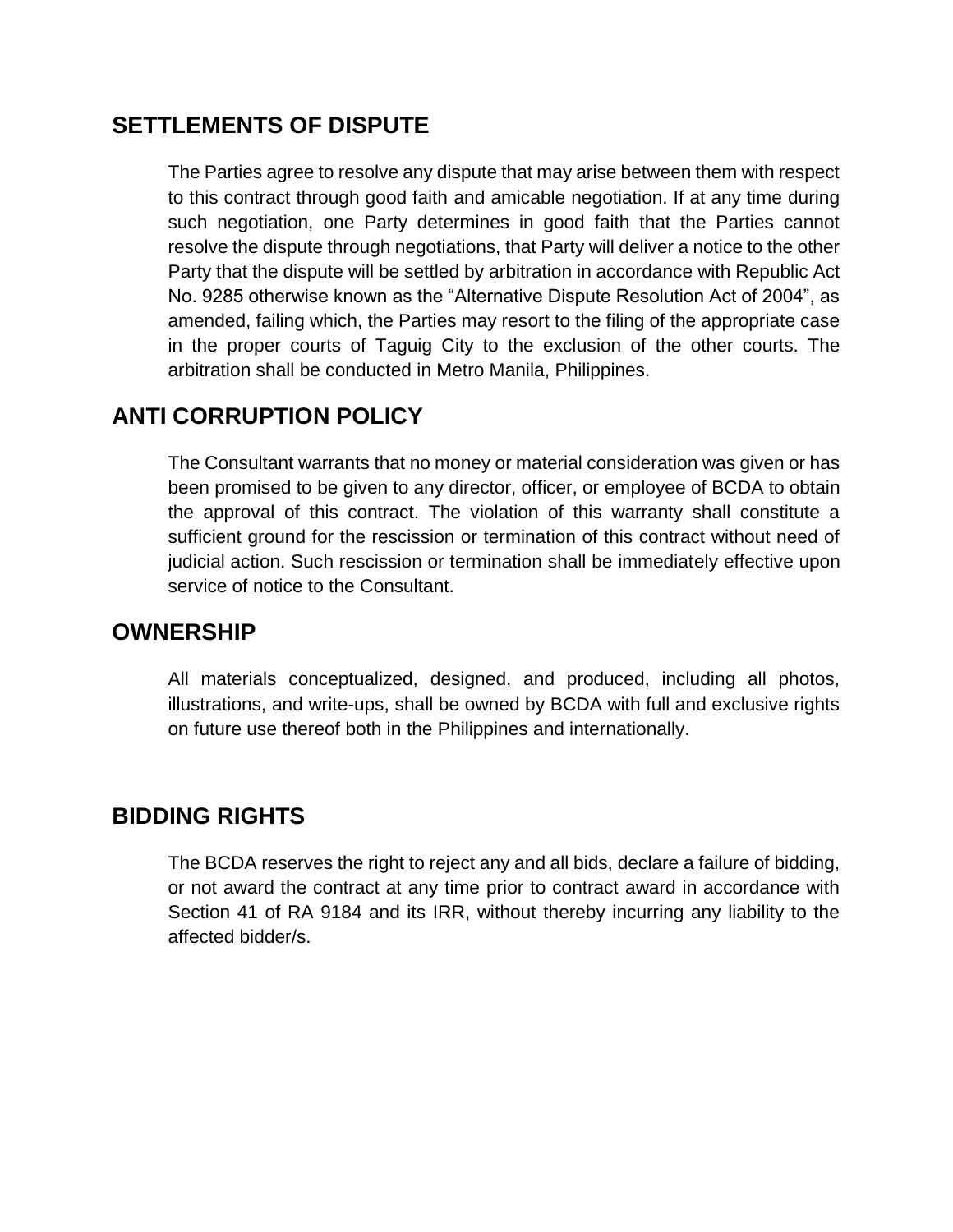#### **SERVICE LEVEL AGREEMENT**

#### **Agreement Overview**

This document describes the Service Level Agreement (SLA) applied to manage the maintenance and hosting of the New Clark City (NCC) Website. This document outlines the services and responsibilities of the Consultant as stated by the Terms of Reference (TOR).

The purpose of the SLA is to establish a two-way understanding between the Bases Conversion and Development Authority and the Consultant in regards to the maintenance and hosting of the NCC Website. The document lays out the practices regarding web support that the Consultant will follow.

#### **Roles and Responsibilities**

The Consultant shall provide cloud hosting, maintenance, enhancement of the NCC Website, and all other services covered under the TOR. The Consultant should ensure proper implementation, troubleshooting, and maintenance support for the website and can collaborate with the BCDA team and serve as a resource for problem analysis and solution.

The BCDA shall supervise the implementation of the design and content of the NCC website and will provide the information and footage to the Consultant. The BCDA will have final approval on the implemented changes

#### **Coverage, Response Times and Complaint Resolution**

#### **I. Coverage**

- 1. The working days for the Consultant are from Mondays to Fridays and the daily business hours are 8:00 A.M to 05:00 P.M. This will be considered official business hours. As stated in the TOR, the Consultant shall be available for contact beyond daily business hours for time-sensitive issues.
- 2. Each website concern or a request from BCDA will count as one request. In case of simultaneous requests, BCDA will determine which request to classify as urgent.
- 3. As stated in the TOR, website matters under the full jurisdiction of the Consultant such as cybersecurity and hosting shall be fully monitored and handled by the Consultant. The Consultant shall immediately inform BCDA of any issues encountered.

#### **II. Response Times and Complaint Resolution**

The Consultant shall be available for contact by any means necessary and shall immediately respond to BCDA within fifteen (15) minutes during official business hours (8:00 AM to 5:00 PM) and within thirty (30) minutes during off-hours upon receipt of the request. The Consultant however shall be available